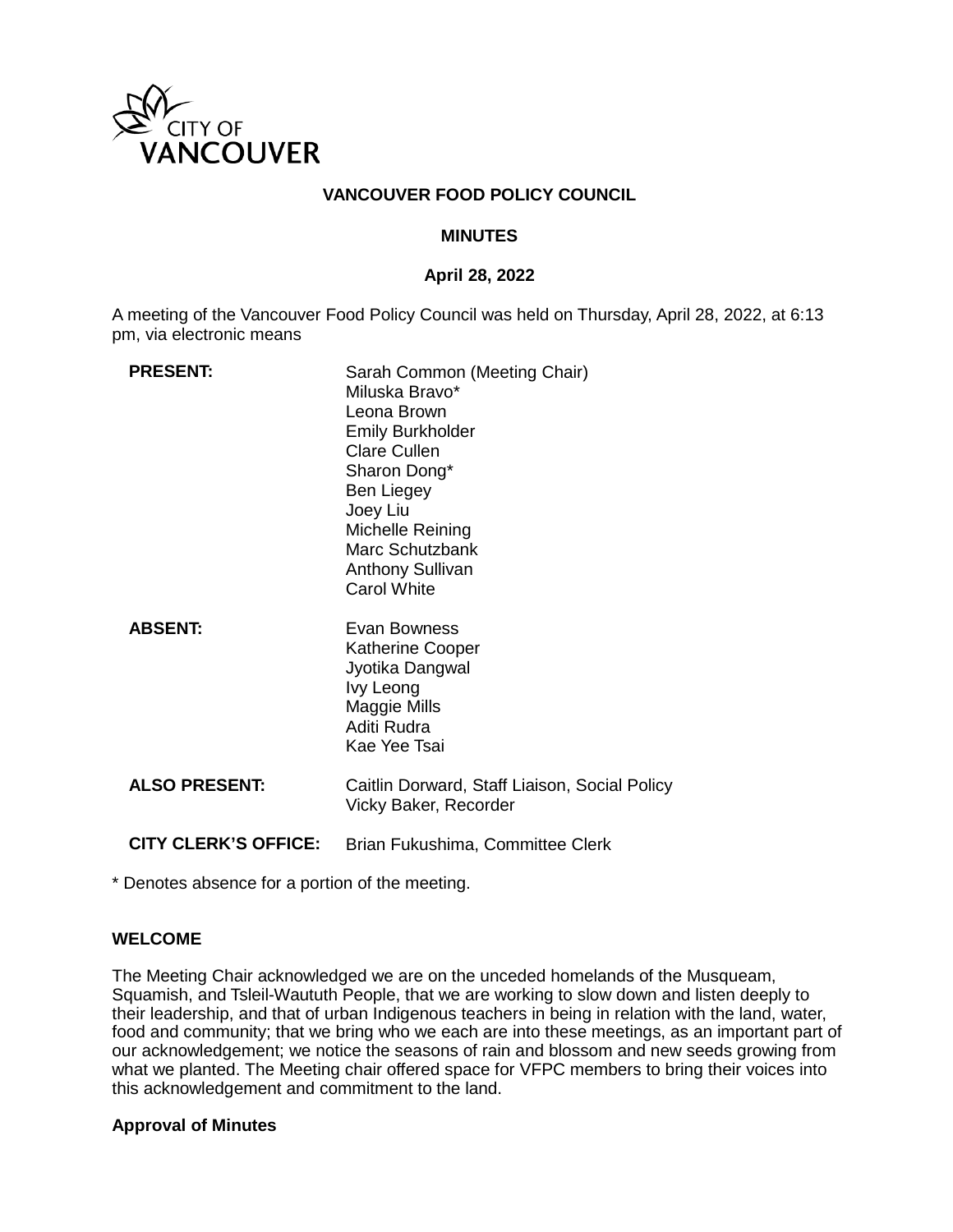#### MOVED by Sarah Common SECONDED by Marc Schutzbank

THAT the Vancouver Food Policy Commission approve the Minutes from the meeting of Thursday, February 24, 2022**,** as circulated.

# CARRIED

(Clare Cullen abstained, Sharon Dong absent for the vote)

# **1. Liaison Updates**

Caitlin Dorward provided updates on the following and responded to questions and comments:

- Upcoming grant deadlines
- Urban agriculture infrastructure funding application
- Capital plan work
- Vancouver plan work
- Plant-based procurement motion
- National Volunteer Week 2022

### **2. Allocating Funding to Food Policy Priorities in the 2023-2026 Capital Plan**

MOVED by Sarah Common SECONDED by Clare Cullen

### **WHEREAS**

- 1. The City of Vancouver set out in its 2013 Vancouver Food Strategy clear priorities to increase access to affordable, nutritious, culturally appropriate food; addressing systemic barriers to exclusion that result in vulnerability; and empowering residents to lead this work. And, the 2017 Food Strategy update re-affirms the importance of accessibility, and the challenges faced due to development and precarious access to land.
- 2. Access to food, nature and culture are social determinants of health, increasing well being and safety in our communities.
- 3. Our consultation work as VFPC is to put forward motions towards sustainable food systems that honour this land, and to offer feedback on plans – to bring the voices and concerns of our communities to this table, and to Council. In order to directly impact the communities we serve, however, our recommendations and any policy they may influence require allocations of funding to be implemented in a timely and meaningful manner.
- 4. We have seen how food connects people especially throughout this pandemic and in knowledge from time immemorial gifted by Indigenous peoples of these lands across Turtle Island. Including in discussions at VFPC alongside: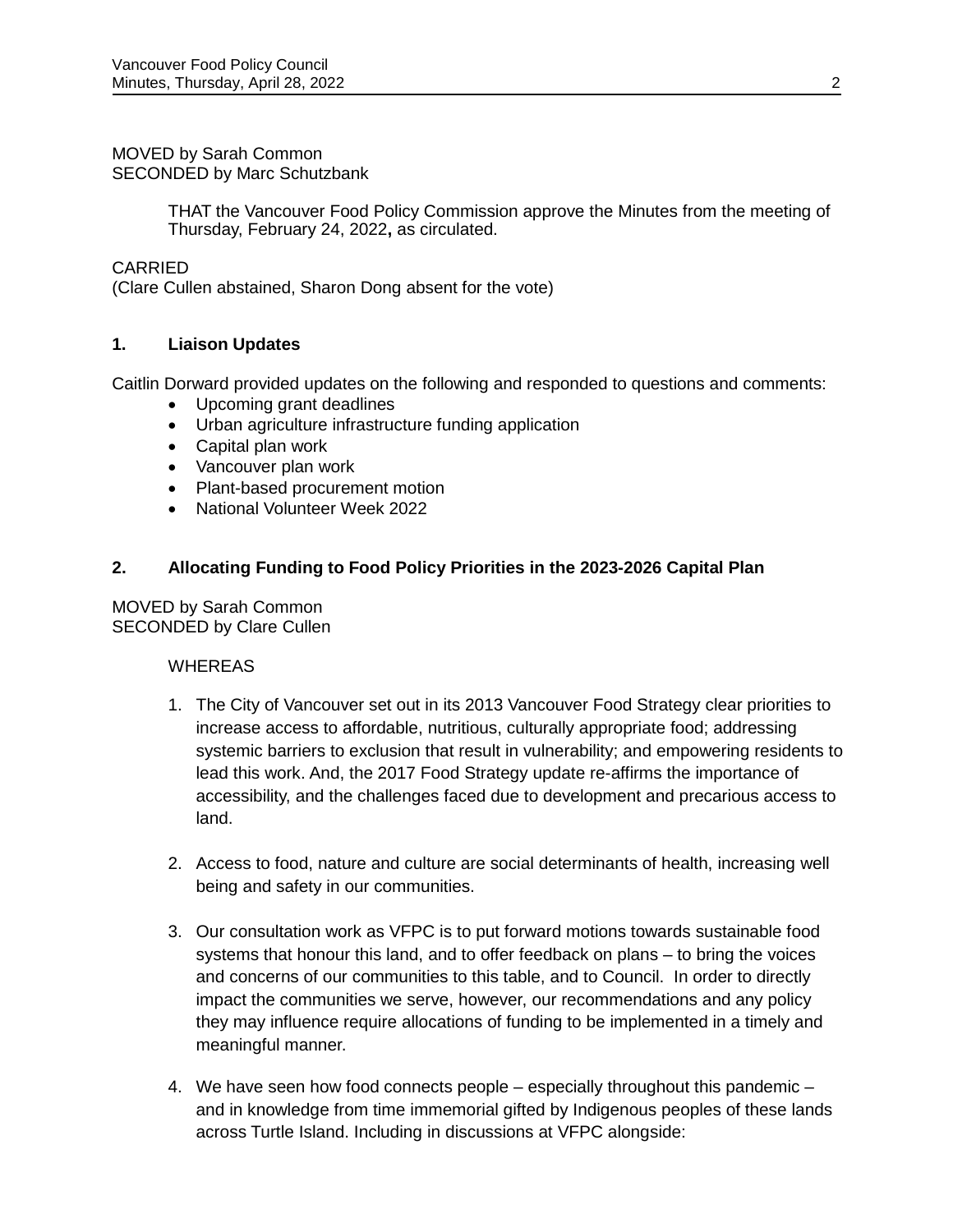- a. Kanatiio Gabriel, Jan 2022 re: Indigenous Food Sovereignty, Working alongside the Land in Good Relations
- b. Sonia Strobel, Feb 2022 re: Sustainable Fisheries and Returning to "Eating with the Ecosystem"
- c. Lorraine Holubowich and Amy Weeks from the Strathcona Food Hub, Feb 2022 re: School Food Programs being essential through the COVID pandemic.
- d. Dawn Morrison, Working Group on Indigenous Food Sovereignty (WGIFS), March 2022 re: Call to Action for support at Strathcona Park Fieldhouse and resisting ongoing Colonial Violence
- 5. The proposed Capital Plan for the City of Vancouver 2023-2026, as presented to City Council March 30th, 2022 (presentation [here\)](https://council.vancouver.ca/20220331/spec20220331ag.htm) identifies several unfunded elements related to food systems, equity, and Indigenous Reconciliation, including:
	- a. A \$2 million gap for "Urban Agriculture and Food Security" (impacting funding allocations to a South Vancouver Neighbourhood Food Centre, greenhouse infrastructure, and food growing sites); and,
	- b. An \$8.7 million gap for "Equity & Indigenous Projects" (impacting funding allocations to NPO Indigenous projects such as an Indigenous Food Hub, a kitchen renovation, and other cultural community and equity projects); and,
	- c. A \$1.8 million gap for "Capital Maintenance", impacting funding allocations to the City-owned social facilities and operations providing critical low-cost food services.
- 6. These unfunded elements total \$12.5 million or .37% of the \$3.4 billion total budget.

THEREFORE BE IT RESOLVED THAT The Vancouver Food Policy Council calls on the City of Vancouver to:

- 1. Ensure the 2023 Capital Plan allocates the required funding, to the following areas:
	- a. At \$2 million, "Urban Agriculture and Food Security" so that we may continue to support the leadership, sustainability, and deepening of our urban food systems into connection with the land, accessibility for all.
	- b. At \$8.7 million, "Equity & Indigenous Projects" so we may address the issues and recommendations brought forward such as MMIW.
	- c. At \$1.8 million, "Capital Maintenance" so that key locations where people facing food insecurity due to systemic barriers access food – may make needed repairs.
- 2. Ensure that the critical needs of our city's infrastructure are paid for by exploring increased revenue goals: direct finance to develop additional strategies for revenue allocation and generation.

CARRIED UNANIMOUSLY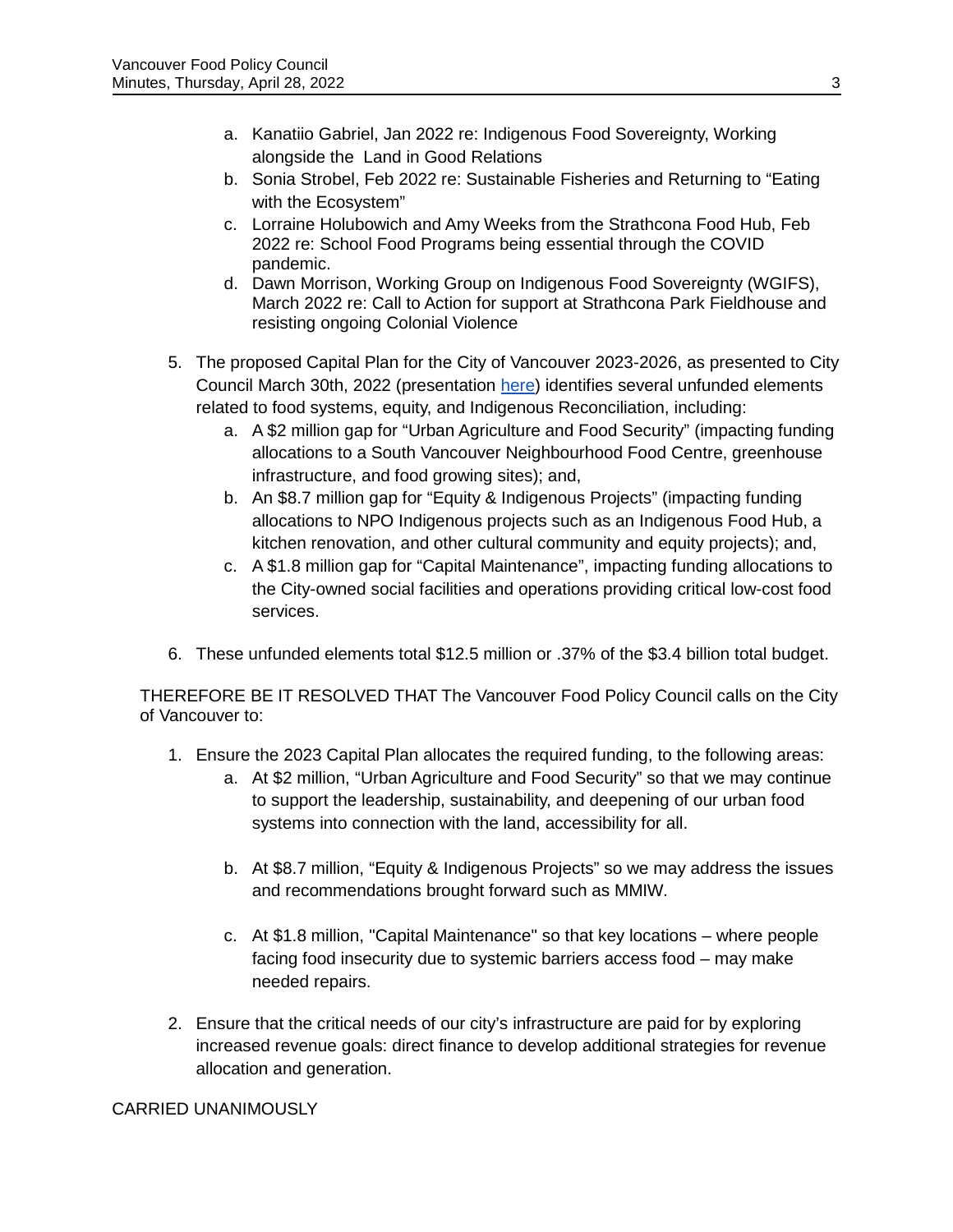# **3. Food Policy Priorities and PBS Funding in the Draft Broadway Plan**

### MOVED by Sarah Common SECONDED by Marc Schutzbank

# **WHEREAS**

- 1. The City of Vancouver set out in its 2013 Vancouver Food Strategy clear priorities to increase access to affordable, nutritious, culturally appropriate food; addressing systemic barriers to exclusion that result in vulnerability; and empowering residents to lead this work. And, the 2017 Food Strategy update re-affirms the importance of accessibility, and the challenges faced due to development and precarious access to land.
- 2. Access to food, nature and culture are social determinants of health, increasing well being and safety in our communities.
- 3. The Public Benefits Strategy (PBS) in the DRAFT Broadway Plan assigns no funding to food policy, and yet states: "*Access to food is a basic human right and, for many of us, a defining element of our day to day lives. But food is also so much more; it is part of a system that includes people, infrastructure and processes that are required for production, manufacturing, distribution, sales, and waste management in community and in business contexts. This system plays a powerful role in connecting people to each other, to the land and water, and to their cultures, and can be leveraged by cities to build resilience, support human and economic health outcomes, and reduce environmental impacts."*
- 4. Food is a central piece in Indigenous community care, land use, relations. If we are to truly be a City of Reconciliation then we must bring food into our priorities when we think about community land use.
- 5. The lack of funding in the PBS (page 52) will limit the ability to implement food policies included in the Community Well Being chapter (page 14). The current list of public benefits does not include any food-related items.

THEREFORE BE IT RESOLVED THAT The Vancouver Food Policy Council calls on the City of Vancouver to:

- 1. Ensure that food is recognised as a Public Benefit in the Broadway Plan.
	- a. Food assets can include: urban agriculture, farmers markets, community gardens, food growing space, cultural food assets, Community Centre kitchens
- 2. Assign funding to food policy within the PBS of the Broadway Plan.